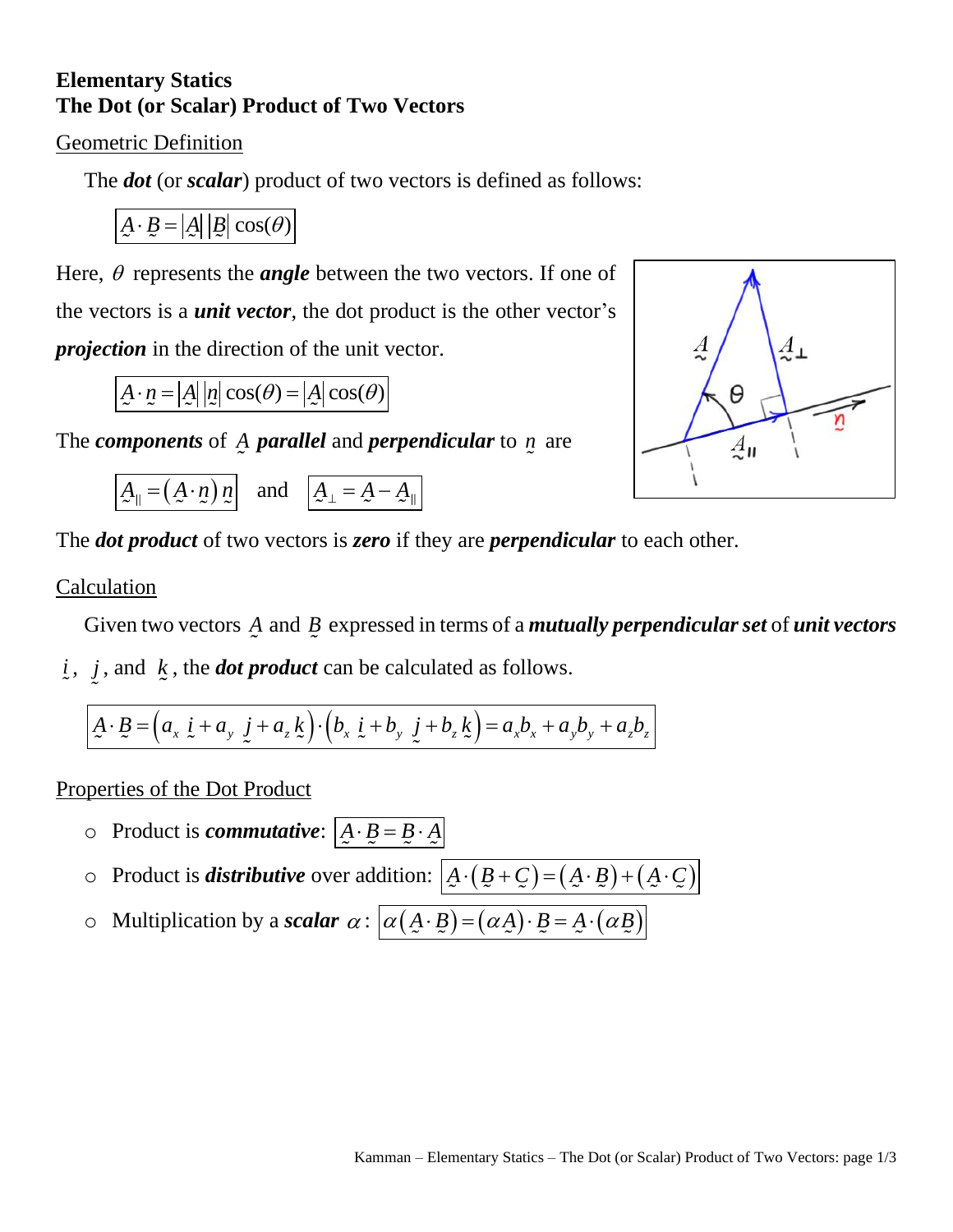Example #1:

Given: Two vectors,  $\underline{A} = 10 \underline{i} + 2 \underline{j} + 8 \underline{k}$  and  $\underline{B} = 3 \underline{i} + 7 \underline{j} + 5 \underline{k}$ 

Find: The angle between the two vectors,  $\theta$ .

Solution:

ution:  
\nThe angle can be calculated using the ***inverse cosine function*** as follows.  
\n
$$
\theta = \cos^{-1} \left( \frac{A \cdot B}{|A||B|} \right) = \cos^{-1} \left( \frac{30 + 14 + 40}{\sqrt{10^2 + 2^2 + 8^2} \sqrt{3^2 + 7^2 + 5^2}} \right) \approx \cos^{-1} \left( \frac{84}{118.085} \right)
$$
\n
$$
\approx 44.6548 \approx 44.7 \text{ (deg)}
$$

## Example #2:

Given: A vector,  $\underline{A} = 10 \underline{i} + 2 \underline{j} + 8 \underline{k}$ , and a *unit vector*  $\underline{n} = \left(\frac{2}{7}\right) \underline{i} + \left(\frac{6}{7}\right) \underline{j} + \left(\frac{3}{7}\right) \underline{k}$ .

Find: a)  $\theta$  the angle between the two vectors, b)  $A_{\parallel}$  the component of  $\Delta$  **parallel** to  $n$ , and c)

 $A_{\perp}$  the component of  $\overline{A}$  *perpendicular* to  $\overline{n}$ .

Solution:

a) The angle can be calculated using the *inverse cosine function* as before.

From the angle can be calculated using the *inverse cosine function* as before.

\n
$$
\theta = \cos^{-1}\left(\frac{A \cdot n}{|A|}\right) = \cos^{-1}\left(\frac{(10 \cdot \frac{2}{7}) + (2 \cdot \frac{6}{7}) + (8 \cdot \frac{3}{7})}{\sqrt{10^2 + 2^2 + 8^2}}\right) \approx \cos^{-1}\left(\frac{8}{12.9615}\right)
$$
\n
$$
\approx 51.8871 \approx 51.9 \text{ (deg)}
$$
\n
$$
A_{\parallel} = (A \cdot n) n = 8\left[\left(\frac{2}{7}\right)\cancel{i} + \left(\frac{6}{7}\right)\cancel{j} + \left(\frac{3}{7}\right)\cancel{k}\right] \approx 2.29 \cancel{i} + 6.86 \cancel{j} + 3.43 \cancel{k}
$$

$$
\approx 51.8871 \approx 51.9 \text{ (deg)}
$$
  
b) 
$$
A_{\parallel} = (A \cdot n) n = 8 \left[ \left( \frac{2}{7} \right) \dot{L} + \left( \frac{6}{7} \right) \dot{L} + \left( \frac{3}{7} \right) \dot{k} \right] \approx 2.29 \dot{L} + 6.86 \dot{L} + 3.43 \dot{k}
$$

b) 
$$
\boxed{A_{\parallel} = (A \cdot n) n = 8 \left[ \left( \frac{2}{7} \right) \dot{L} + \left( \frac{6}{7} \right) \dot{L} + \left( \frac{3}{7} \right) \dot{L} \right] \approx 2.29 \dot{L} + 6.86 \dot{L} + 3.43 \dot{L} \right]}
$$
  
c) 
$$
A_{\perp} = A - A_{\parallel} \approx \left( 10 \dot{L} + 2 \dot{L} + 8 \dot{L} \right) - \left( 2.29 \dot{L} + 6.86 \dot{L} + 3.43 \dot{L} \right) \approx 7.71 \dot{L} - 4.86 \dot{L} + 4.57 \dot{L}
$$

Check:

$$
\frac{1}{2} = \frac{A - A_{\parallel}}{2} \approx \left(10 \underline{i} + 2 \underline{j} + 8 \underline{k}\right) - \left(2.29 \underline{i} + 6.86 \underline{j} + 3.43 \underline{k}\right) \approx 7.71 \underline{i} - 1.21 \underline{k}
$$
\n
$$
\frac{A_{\parallel} \cdot A_{\perp}}{2} \approx \left(2.29 \underline{i} + 6.86 \underline{j} + 3.43 \underline{k}\right) \cdot \left(7.71 \underline{i} - 4.86 \underline{j} + 4.57 \underline{k}\right)
$$
\n
$$
\approx 17.6327 - 33.3061 + 15.6735 \approx 0
$$